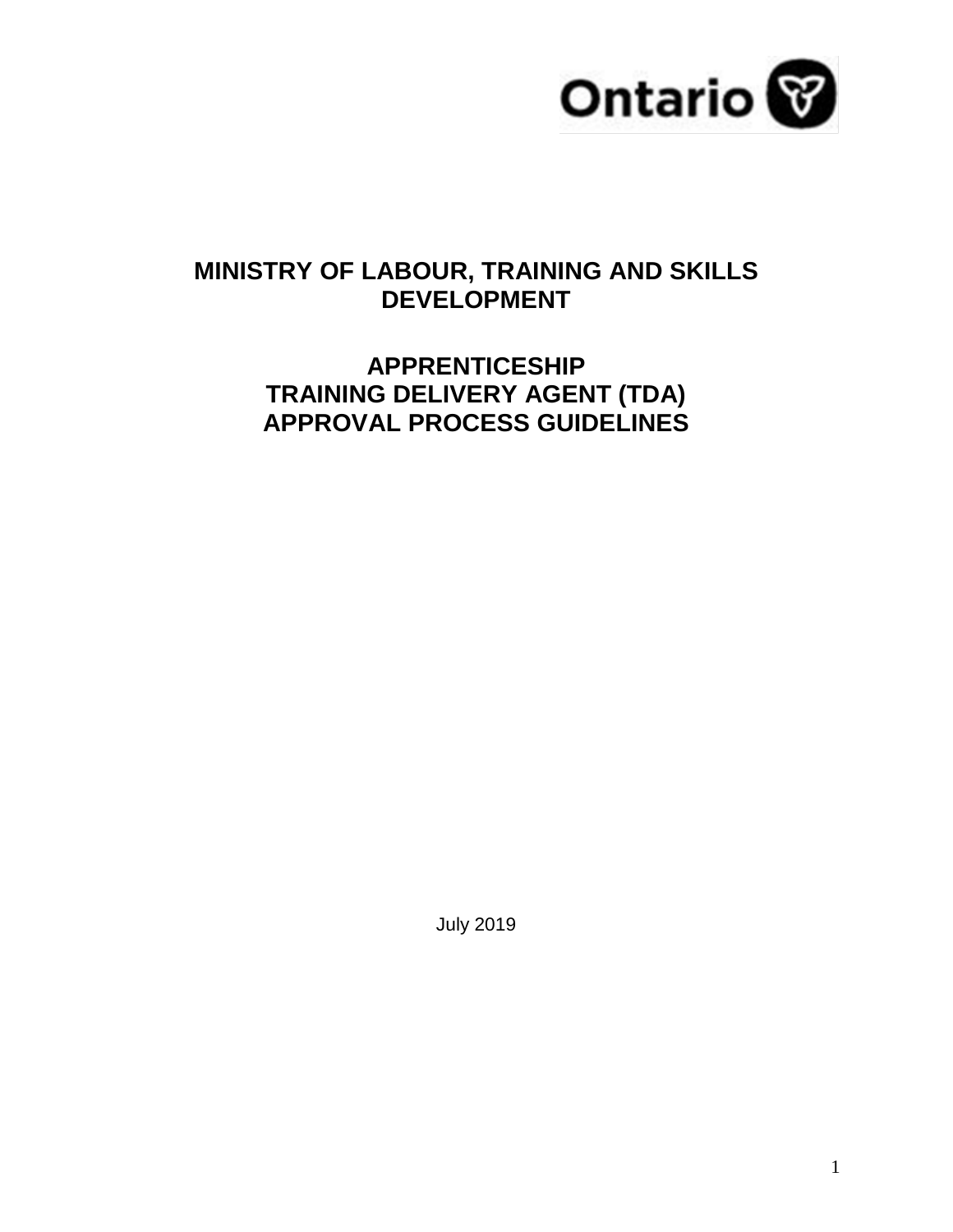## **Table of Contents**

<span id="page-1-0"></span>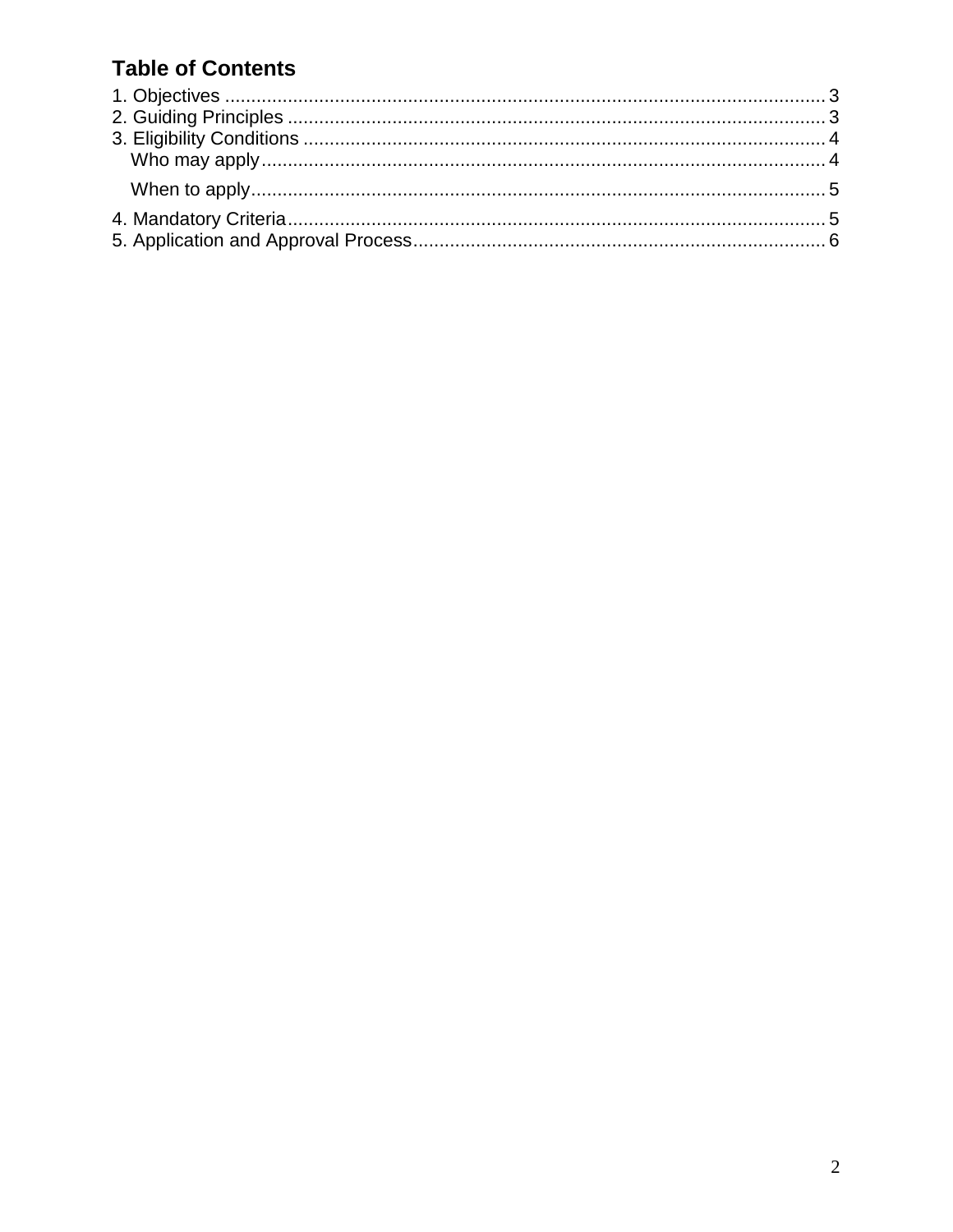## **1. Objectives**

The Ministry of Labour, Training and Skills Development (MLTSD) and its training partners are committed to working together in a spirit of partnership to maintain and expand an apprenticeship system dedicated to developing the highest quality workforce.

Apprenticeship training, together with diploma and degree education, is a fundamental component of Ontario's education and skills strategy to ensure that Ontario has a highly skilled and educated workforce. Ensuring that apprentices, diploma students and degree students have clear pathways to other training/educational opportunities is a responsibility of Training Delivery Agents and MLTSD.

The Training Delivery Agent (TDA) approval process is designed to improve and expand the apprenticeship delivery infrastructure to meet industry's requirements for a training system committed to high standards, reliability and accessibility.

The cornerstones of the system are as follows:

- The expansion of apprenticeship training to meet emerging industry needs;
- Quality and portable skills training delivered to industry standards as defined in the Province's approved curriculum;
- Flexibility of training delivery format to meet varying needs of employers and apprentices;
- Accessibility of training, including geographic accessibility and accessibility for Ontario's francophones, Indigenous population and persons with disabilities; and
- The promotion of apprenticeship training among underrepresented groups.

## <span id="page-2-0"></span>**2. Guiding Principles**

In the spirit of maintaining and expanding a training delivery system that is effective and sustainable, the ministry will consider applications on the basis of the following principles:

- The approval of new programs or TDAs will be made in accordance with the eligibility conditions and mandatory criteria as described in the guidelines.
	- An applicant for a new program or TDA must notify and consult with all TDAs offering the requested program. The list of approved TDAs will be provided by the ministry.
	- Existing TDAs will be given 20 business days from date of notification to comment on a new application.
	- Approval of a new program or TDA will strengthen the apprenticeship delivery system in at least one of the cornerstones enumerated in the "Objectives" section above.
- The approval of new programs or TDAs will not critically undermine the sustainability of existing programs at approved TDAs;
- An applicant must be committed to meeting the performance requirements that reinforce quality delivery.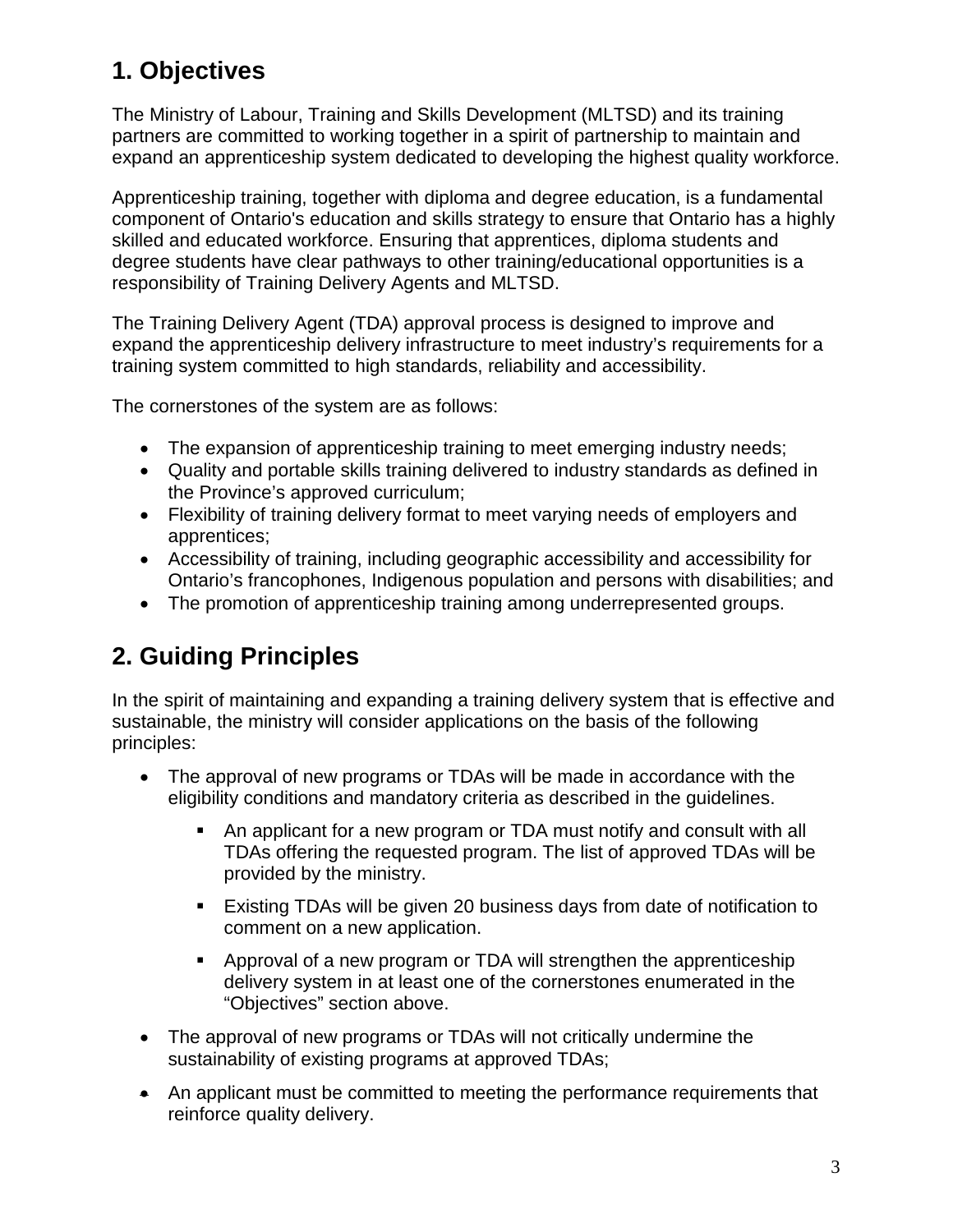- An applicant must be committed to providing timely, appropriate and fair access to any apprentices without prejudice to membership in any union or employer associations.
- Approval as a TDA is **not** a commitment by the ministry to purchase training, nor is it a commitment to an ongoing funding relationship or to the level of purchases made by the ministry.

# <span id="page-3-0"></span>**3. Eligibility Conditions**

### <span id="page-3-1"></span>**Who may apply**

The applicant must be a recognized training institution that falls within one of the following categories:

- A public educational institution recognized as such by MLTSD;
- A registered non-profit agency or union having demonstrated training experience;
- A private career college registered under *The Private Career Colleges Act, 2005* with the Private Career Colleges Compliance Unit of MLTSD; or
- Other private training institutions, which may be eligible to apply under the following conditions:
	- o There is no available capacity for delivery of the program at public training institutions;
	- o The applicant can demonstrate commitment and experience in successfully delivering training for the requested program;
	- o The applicant can ensure accessibility and accommodation to any apprentices, including persons with special needs;
	- o The applicant can provide trainees with a credential recognized widely within the industry.

The ministry may approve or deny an application for TDA status to an institution, agency or organization at its sole discretion.

Applications will be approved by program (trade) and location/campus. Once approved, TDAs are permitted to deliver training in the program (trade) at the location/campus in any level and delivery mode (exception: if a TDA wants to deliver classes for which participants can achieve all learning outcomes online without having to go to a classroom, in which case the TDA will need approval for e-learning.) Approval is not a guarantee that the ministry will purchase seats.

TDAs are responsible for notifying and consulting with their local MLTSD office in advance of any planned changes to program (trade), location/campus, levels and delivery mode.

In order to maintain TDA status, a minimum of one level of training must be delivered per location/campus at least once every five years. TDA status will lapse five years after the first day of the last class delivered. Once TDA status is lapsed, the training provider will need to re-apply if it wishes to continue delivering training in a specific program (trade) at a specific location/campus.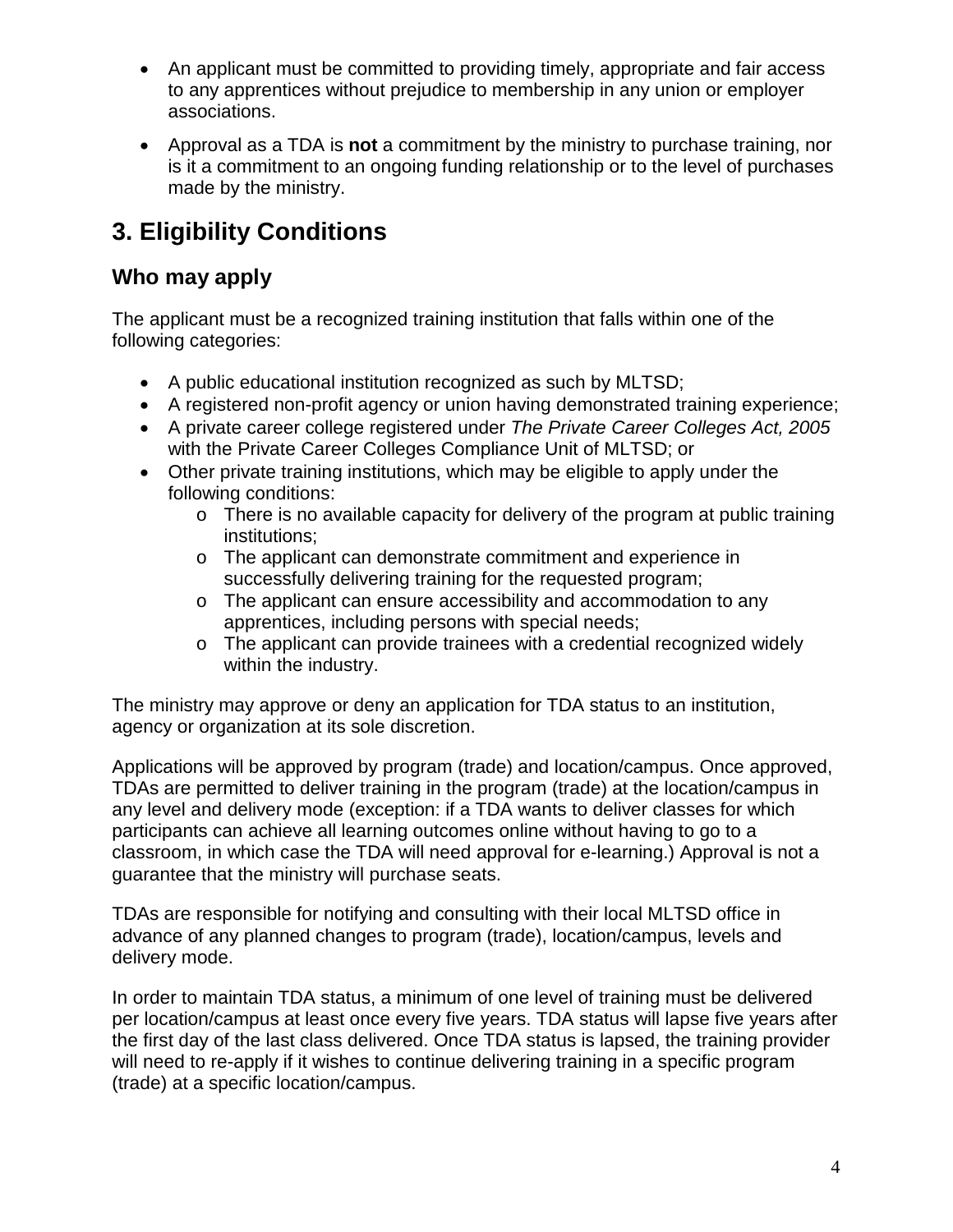### <span id="page-4-0"></span>**When to apply**

An institution, agency or organization must apply under the guidelines and process outlined in this document and the accompanying Application for Training Delivery Agent (TDA) form if it is interested in obtaining approval to provide in-school apprenticeship training in Ontario for a program and/or campus for which it does not already have approval to deliver. Circumstances in which to apply:

- The first time that the program is offered by the applicant in Ontario
- A previously approved program that has not been delivered in the last five years by the applicant through an in-school training agreement with the ministry
- The applicant intends to deliver classes for which participants can achieve **all** learning outcomes online without having to go to a classroom.

## <span id="page-4-1"></span>**4. Mandatory Criteria**

The requesting institution must demonstrate how their application meets **all of** the following criteria:

- Supports increased apprenticeship registrations, participation and completions;
- Improves the apprenticeship delivery system in at least one of the key cornerstones outlined in the "Objectives" section above;
- Provides proof of local industry support for delivery at the requesting institution, including short- and medium-term labour market demand projections;
- Demonstrates that it has and will make available both curriculum and training equipment necessary to deliver all learning outcomes from Ontario's current approved curriculum standards;
- Outlines the criteria it will use to select course instructors with appropriate qualifications, including trade and teaching experience and, where appropriate, language and culturally sensitive skills;
- Demonstrates the availability of academic assistance programs and accommodations for persons with disabilities or special needs;
- Provides an explanation of how approval will affect existing TDAs;
- Agrees to allow ministry staff or a third party authorized by the ministry to access the training facility to observe curriculum delivery, staff and apprentices as part of the assessment and ongoing evaluation processes for approved TDAs;
- Provides proof to the ministry that it possesses liability insurance to MLTSD standards;
- Is prepared to enter into a contractual agreement that includes performance standards and expected outcomes in a format as prescribed by the ministry;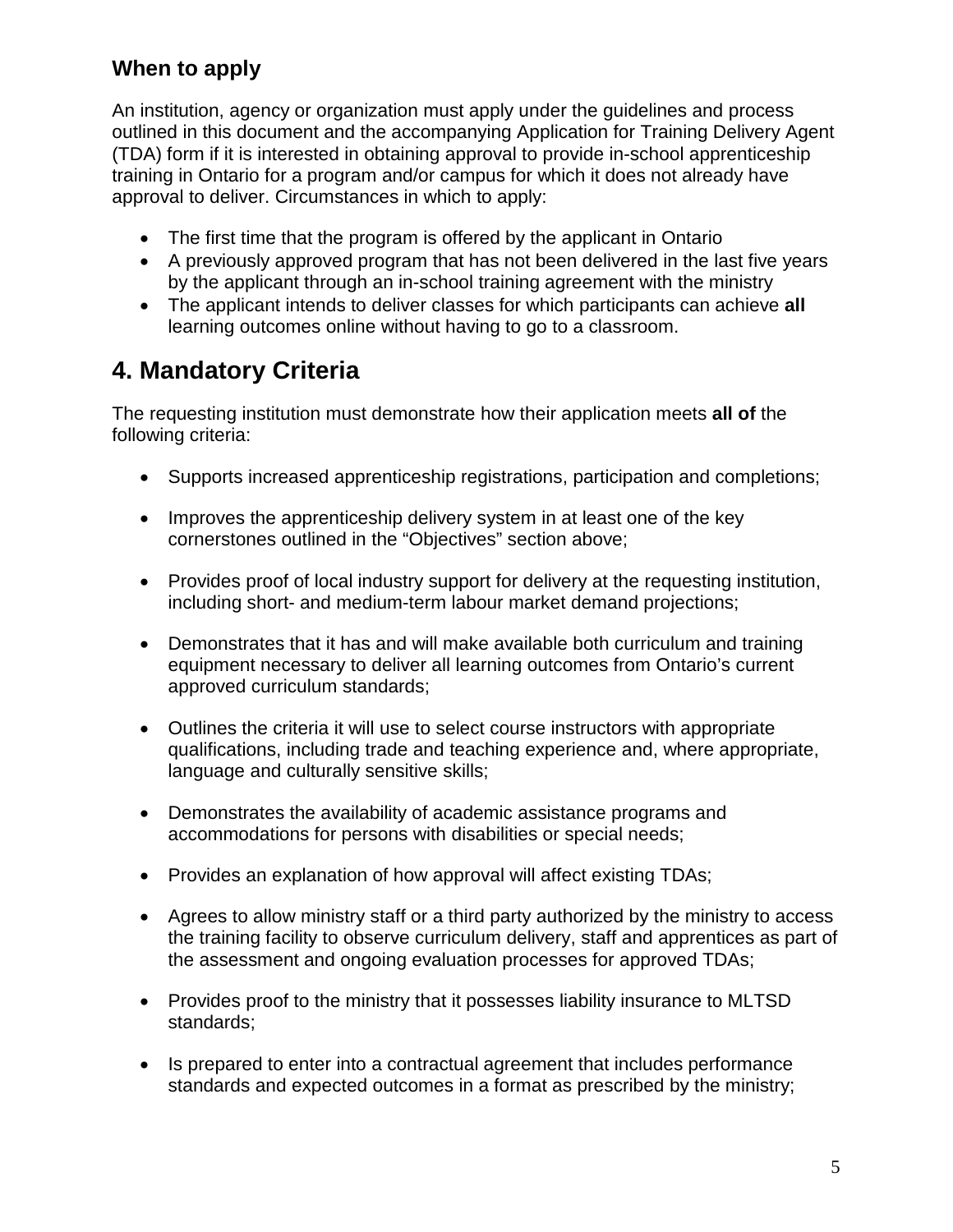- Will comply with all applicable legislation including Ontario's apprenticeship legislation*, The Occupational Health and Safety Act (OHSA)*, and any other laws and regulations that may apply;
- Demonstrates engagement and partnership with service providers of Employment Services and Literacy and Basic Skills programs in the community to help apprenticeship clients overcome their employment and academic barriers during and after their classroom training; and
- Has standards of practice in place that are aligned to TDA objectives, principles, mandatory criteria and contractual obligations as outlined in this document.

## <span id="page-5-0"></span>**5. Application and Approval Process**

1. The applicant will hold preliminary feasibility discussions with the MLTSD local office to assess the need for a new TDA for the requested program.

**Notes:** The applicant must specify if it is applying for delivery at a campus or a site.

(1) Site delivery refers to off-campus training delivery; most often, site training takes place at an employer's worksite to address specific needs that campus delivery cannot meet. Therefore, site delivery has less impact on other TDAs.

**NOTE:** It is not necessary for a current TDA to go through the approval process for a site delivery within its approved delivery parameters for a trade. However, the TDA still needs to inform all current TDAs of the site delivery event and provide confirmation to their MLTSD local office that this notification has been provided to the TDAs. Furthermore, all site delivery TDAs must allow ministry staff or a third party authorized by the ministry to evaluate the training facility at the training site and comply with all mandatory requirements and contractual obligations in Section 4.

- (2) An application for campus delivery expresses an intention to deliver classroom training to any apprenticeship clients on a designated campus.
- 2. The applicant must submit notice of intent to apply for TDA approval to all approved TDAs delivering the requested program and include requested delivery parameters (i.e. trade and campus). Written comments from the currently approved TDAs must be provided to the applicant within twenty (20) business days of the date of the notice.

**Note:** Applicants for e-learning delivery format must forward a notice of intent to all TDAs in the province due to the possible impact on their delivery. E-learning is defined as classes for which students can achieve all learning outcomes by learning through the internet and pass the course without attending classroom instruction.

- 3. The applicant will submit the following documents to the MLTSD local office:
	- One signed copy of the Application for Apprenticeship Training Delivery Agent;